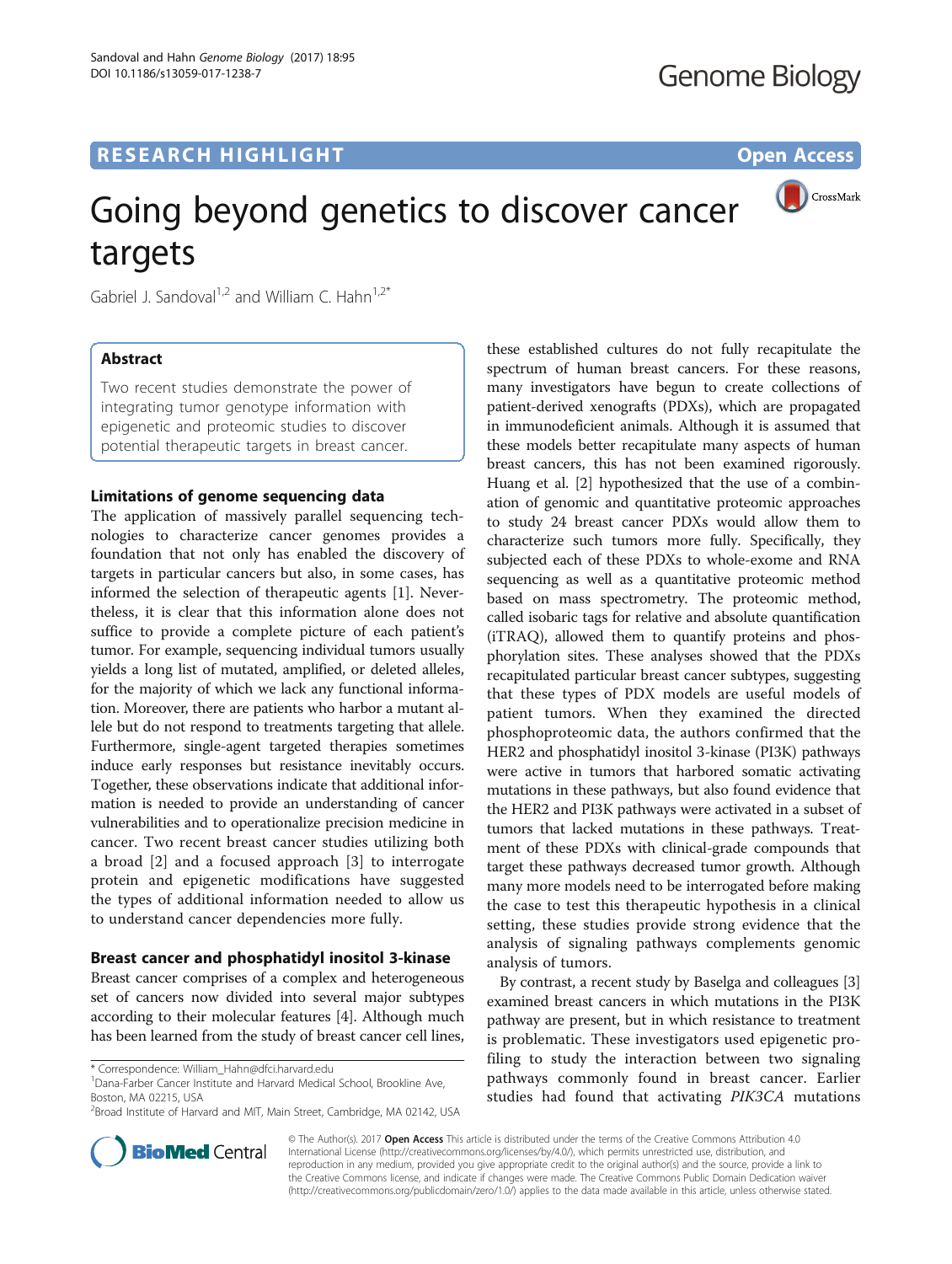occur frequently in estrogen receptor (ER)-positive breast cancers [[5\]](#page-2-0), but treatment of such PIK3CA-mutant cancers with potent PI3K inhibitors induces an increase in ER-driven transcriptional programs that contribute to clinical resistance [[6](#page-2-0)]. To investigate how this resistance arises, Baselga and colleagues [\[3](#page-2-0)] interrogated the state of chromatin at the ER locus in cells with and without the PI3Kα inhibitor BYL719. They found that BYL719 treatment induced an open chromatin state, allowing the ER and the pioneering factor FOXA1 to upregulate target genes. This ER-dependent gene activation was regulated by the H3K4 methyltransferase KMT2D, which itself is inactivated by phosphorylation by AKT1, resulting in a closed chromatin state. This study suggests that KMT2D is an attractive therapeutic target for ER-positive breast cancer patients treated with PI3K inhibition. More generally, it highlights the importance of deciphering mechanisms, such as the mutation of PIK3CA, that modulate the activity of oncogenic events.

## The bigger picture

Although the genomic characterization of tumors identifies some of the mechanisms that drive cancer initiation and progression, these two studies demonstrate that other, non-genetic mechanisms may also activate key signaling pathways in cancers. Like the cancer-associated changes in signaling pathways revealed in these studies, disruption of the normal mechanisms that regulate the post-translational modification of proteins contributes directly to a number of cancer phenotypes. Indeed, The Cancer Genome Atlas (TCGA) includes antibody-based assessment of protein phosphorylation for many studies. Furthermore, the National Cancer Institute Clinical Proteomic Tumor Analysis Consortium (CPTAC) recently performed proteogenomic analysis on TCGA breast cancer samples to determine whether novel therapeutic opportunities could be discovered by connecting the genome to the proteome [\[7](#page-2-0)]. This analysis revealed important insights into the consequences of somatic mutations and led to the identification of potential druggable kinases that would have gone undetected by genomic analysis alone. In addition to proteomics, the development of methods to interrogate several epigenetic marks has facilitated the profiling of epigenetic states in both normal and diseased tissue. Similar to the comprehensive proteome analysis performed by TCGA, the NIH Roadmap Epigenomics Consortium has begun to generate human epigenome data to further reveal how epigenetic alterations contribute to disease [\[8](#page-2-0)]. Although it is clear that further work is necessary to demonstrate that the altered signaling and epigenetic profiles identify tumors that will respond to therapeutic interventions targeting the altered signaling pathways, these studies provide a rationale for a way to discover this information in patient tumors.

## Barriers to implementation

At present, a number of challenges limit the potential to obtain information about potential druggable targets in cancer by proteomic methods. Although recent advances in proteomic technologies allow the large-scale identification of protein modifications in both living tissue and stored tumor tissue samples, performing such analyses in the clinical setting will be difficult. For example, current proteomic approaches are often limited by the quality of the protein samples screened, which makes obtaining quality data from a limited set of patient samples difficult. Although new mass spectrometers will increasingly permit the unbiased interrogation of proteins in complex mixtures, antibodies still represent an important tool for purifying and investigating protein complexes and their interacting partners. This limits analyses to specific antibody epitopes and necessitates strong interactions that withstand purification steps. Moreover, the handling of samples that are destined for proteomic and epigenetic analyses is much more dependent on conditions than is the isolation of nucleic acids. Indeed, variations in how samples are collected, including the time and even the location, have been shown to create artifactual differences among samples [\[9, 10\]](#page-2-0). Rigorous protocols are therefore required to ensure that samples are handled in ways that allow for unbiased analyses from many sources.

A key challenge ahead will be to define the optimal information set that will complement genetic analyses of human tumors so as to allow the identification of cancers that are likely to respond to specific therapeutic agents. In addition to the methods described in the two reports highlighted here, the number and diversity of proteomic and epigenetic markers is large and growing. Further work will be required to define the markers that are informative and to optimize methods that can detect these markers in clinical settings. Nevertheless, these studies highlight the value of overcoming these challenges so that different types of tumor data can be integrated to identify targets and biomarkers that have the potential to expand the power and implementation of precision medicine.

#### Abbreviations

ER: Estrogen receptor; PDX: Patient-derived xenograft; PI3K: Phosphatidyl inositol 3-kinase; TCGA: The Cancer Genome Atlas

#### Acknowledgements

We thank our colleagues at the Dana-Farber Cancer Institute and the Broad Institute for helpful discussions. Drs Hahn and Sandoval are supported in part by the US (NIH U01 CA176058 to WCH) and by a Department of Defense Prostate Cancer Research Program Postdoctoral Training Award (W81XWH-15-1-0659 to GJS).

#### Authors' contributions

WCH and GJS wrote the manuscript. Both authors read and approved the final manuscript.

#### Competing interests

The authors declare that they have no competing interests.